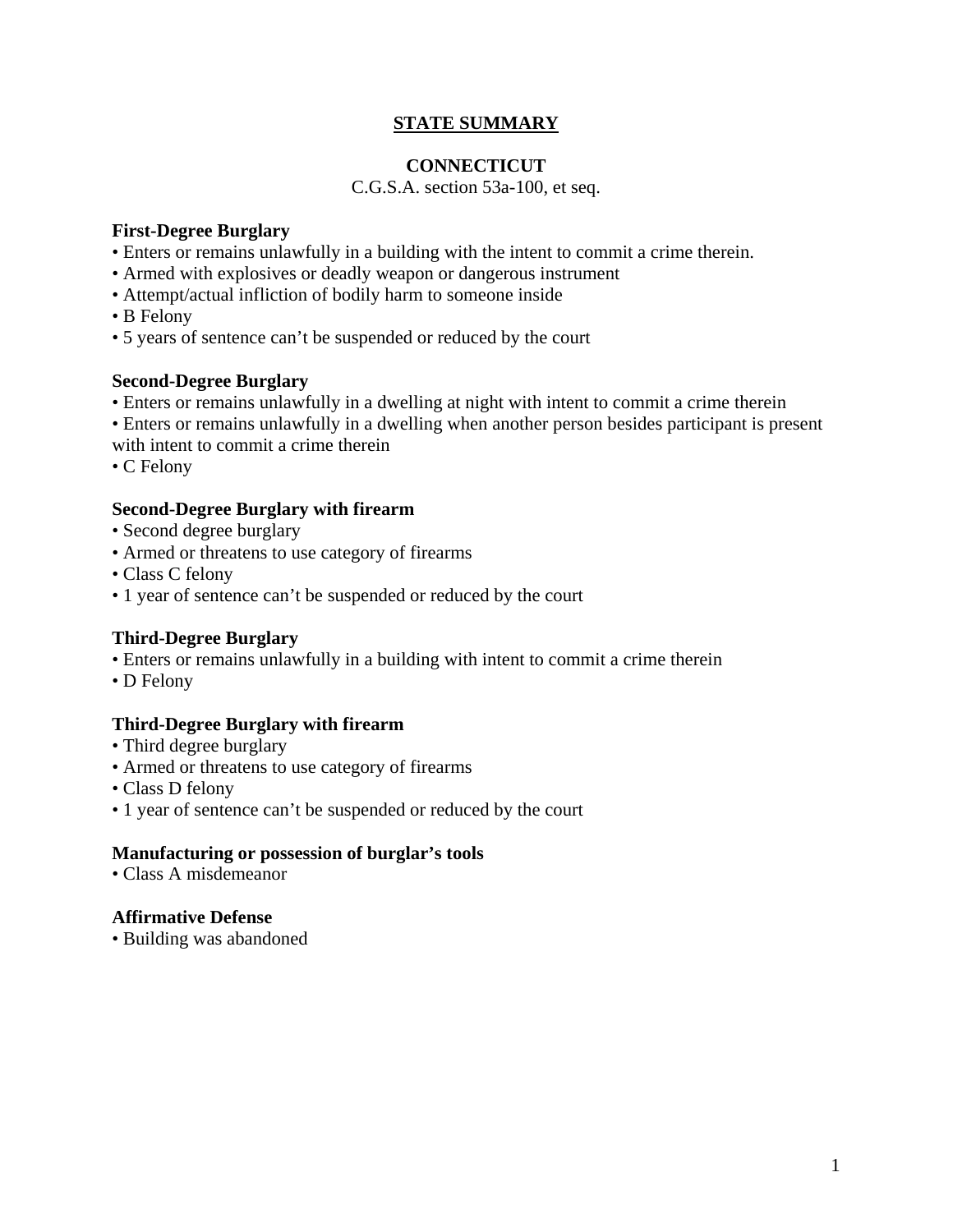# **MASSACHUSETTS**

M.C.L.A. Chapter 265; 266, et seq.

### CRIMES AGAINST PERSON

# **Entry of dwelling place; persons present within; weapons**

• Knowingly enters the dwelling place of another knowing/reason to know of persons present within or does this while armed with weapon; uses/threatens to use force; intentionally causes injury to person within dwelling

• 20 to life

### CRIMES AGAINST PROPERTY

### **Burglary; armed; assault on occupants; weapons**

• Breaks and enters dwelling house at night with intent to commit a felony; or after entered with such intent breaks into dwelling house at night while someone is inside and offender is armed with weapon at the time of breaking or entry, arms while inside or assaults the person within

- 10 to life
- if armed with category of firearm then 15 to life
- subsequent conviction for offense gets 20 to life

### **Burglary; unarmed**

- above provisions but not armed and no assault
- 20 year max
- previous conviction then 5 to 20

# **Breaking and entering at night**

• breaks and enters in building, ship, vehicle, etc. with intent to commit a felony; attempt/succeeds in extracting valuable from building (blowing up safe, etc.)

• 20 year max in prison; 2  $\frac{1}{2}$  year max in jail or house of correction

#### **Building, etc.; breaking and entering with intent to commit misdemeanor**

• in daytime or nighttime breaks and enters a building, etc., with intent to commit a misdemeanor

• \$200 fine max or 6 months imprisonment or both

#### **Entering without breaking at night; breaking and entering in daytime; weapons**

• in night time enters without breaking or breaks and enters in the daytime (building) with intent to commit a felony; owner or person within put in fear;

• 10 years max

• with category of firearm then 5 years minimum in prison or  $2 \frac{1}{2}$  years max in house of correction

#### **Dwelling house; entry at night; breaking and entering in daytime; weapons**

• in night time enters a dwelling without breaking or breaks and enters in the day time (building, etc.) with intent to commit a felony; no one put in fear

• 10 year max in prison; or \$500 fine and 2 years max in jail max

• with category of firearm then minimum of 5 years in prison or max of 2  $\frac{1}{2}$  years in house of correction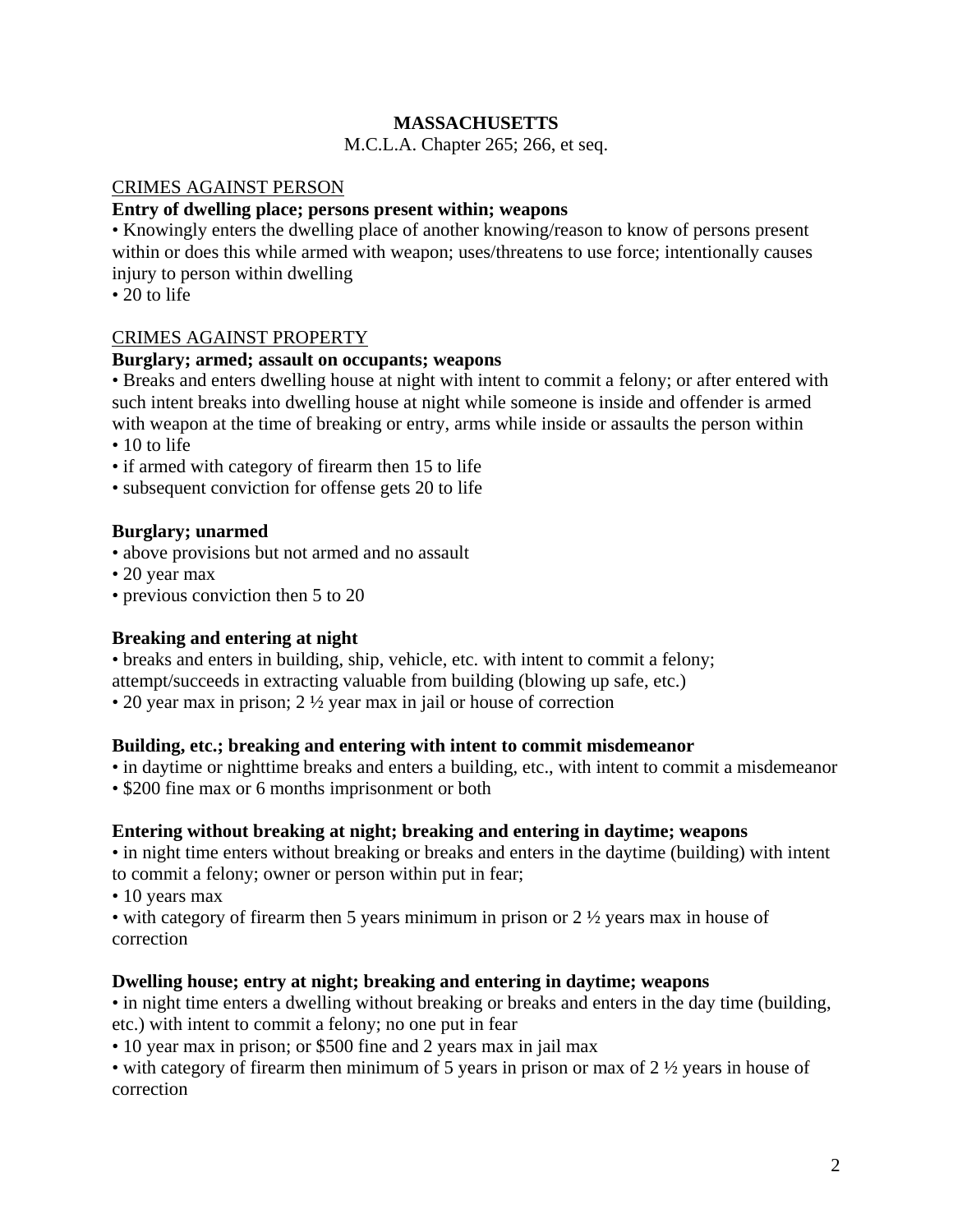#### **Entering dwelling house by false pretenses; intent to commit felony or larceny**

• enters a dwelling house by false pretenses, without breaking and with the intent to commit a felony or larceny, no person put in fear, or

• 10 years max or \$5,000 fine cap; two years in jail, or both such fine and imprisonment

# **Burglarious Instruments**

• 10 year max or \$1000 max fine and imprisonment in jail for 2 ½ years max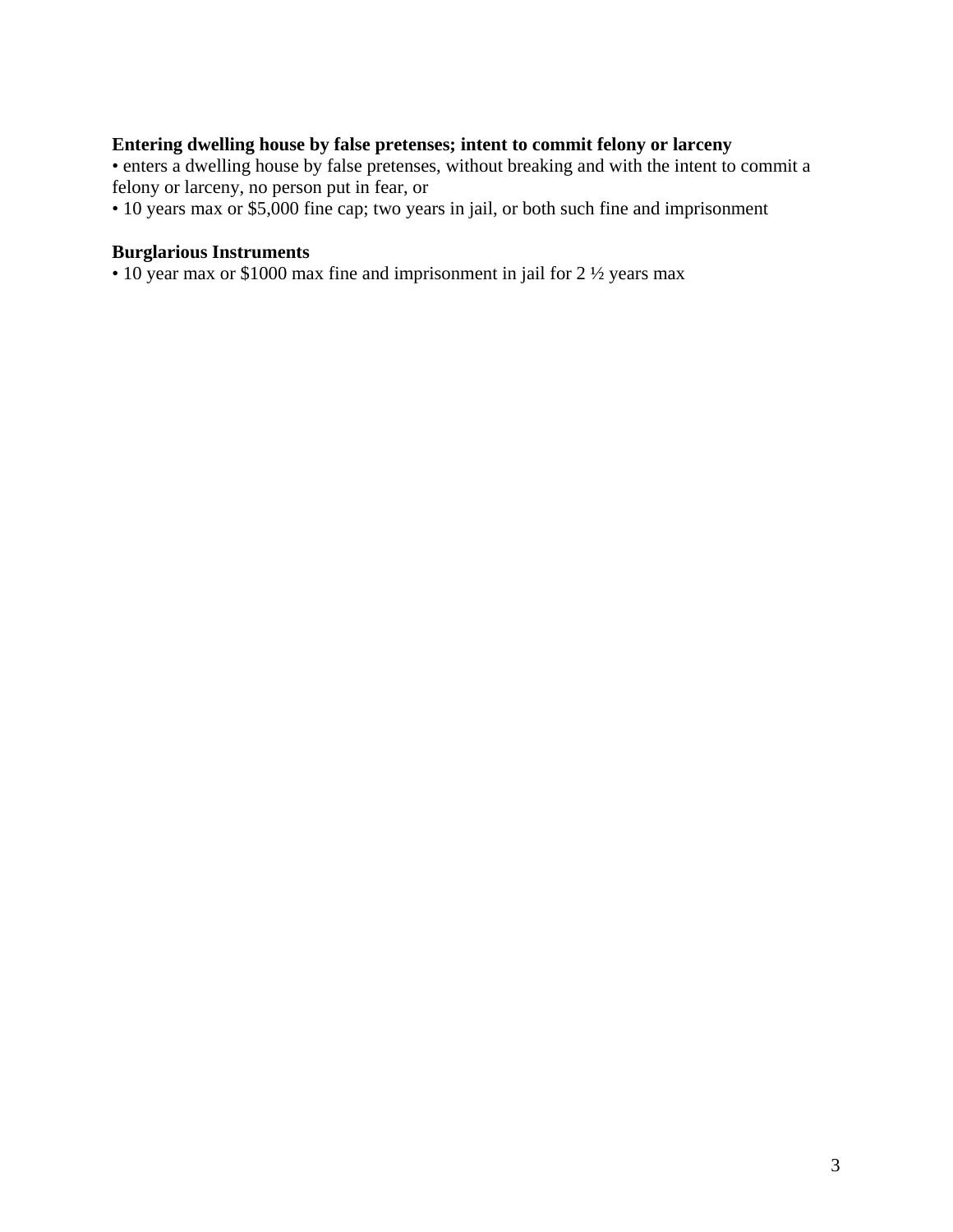# **VERMONT**

# 13 V.S.A. 1201et seq.

#### **Burglary**

• Enters into building or structuring knowingly w/o license or privilege with intent to commit felony, petit larceny, simple assault unlawful mischief

• conviction for burglary of occupied dwelling  $= 25$  year max or \$1,000 fine cap or both

• otherwise 15 year max or \$1,000 fine cap

# **Making or having burglar's tools**

• twenty years max or \$10,000 fine cap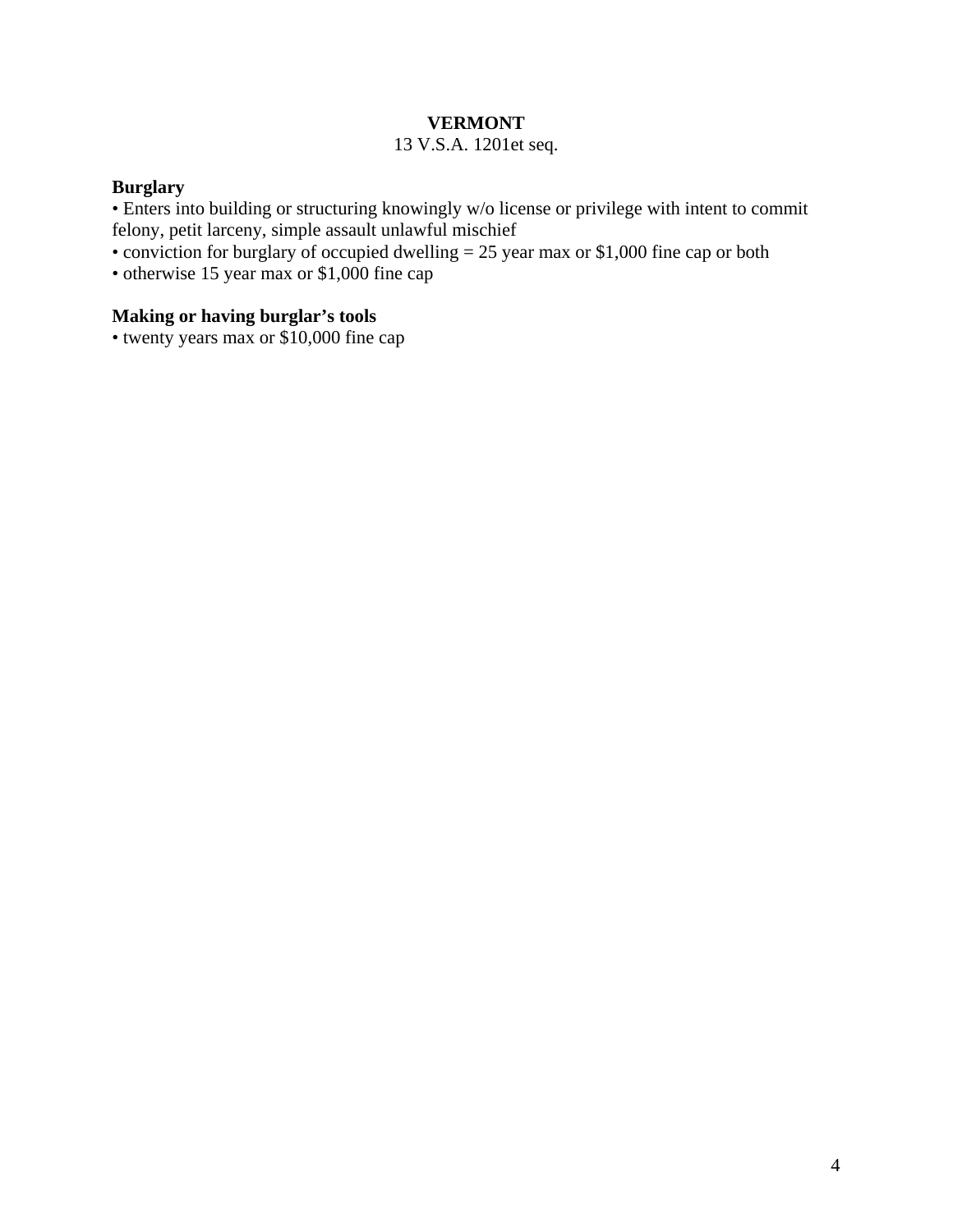# **RHODE ISLAND**

Gen. Law. 1956, 11-8-1, et seq.

## **Burglary (punishment)**

• common law definition: breaking and entering into another's dwelling at nighttime with the intent to commit a felony therein

• 5 years to life for all burglary offenses

## **Attempted Breaking and entering**

• with overt act, punished the same as if offense had been committed

### **Unlawful breaking and entering of a dwelling house**

- break and enter either day or night into a dwelling, whether occupied or not without consent
- 2 to 10 years for first conviction
- 4 to 14 years for second and subsequent convictions or \$10,000 fine cap
- must make unwaivable restitution or 500 hours of public community restitution work

### **Unlawful breaking and entering of dwelling with possession of instruments relating to wrongful setting of fires**

• break and enter at either day or night into any dwelling, occupied or not without consent with instruments reasonably related to wrongful setting of fires

• 3 to 15 years

#### **Breaking and entering of a dwelling when resident on premises**

• break and enter into any dwelling without consent when resident is on premises after previous conviction of such offense

- 1 to 10 years
- no provisions or suspension of sentence or probation
- can be fined \$5,000 cap

• must make unwaivable restitution or 500 hours of public community restitution work or both or combo

#### **Breaking and entering of dwelling house of persons 60 years of age or older when resident on premises**

- break or enter any dwelling without consent when resident who is 60 or older is on premises
- 4 to 20 years for first conviction
- 6 to 20 for second conviction
- can be fined \$15,000 cap for first conviction and \$20,000 or second and subsequent convictions

#### **Breaking and entering of dwelling house of a person who is severely impaired**

• break and enter dwelling without consent when resident who is severely impaired in on premises

• 2 to 20 years

• may be fined \$5,000 cap for first conviction and \$10,000 cap for second and subsequent convictions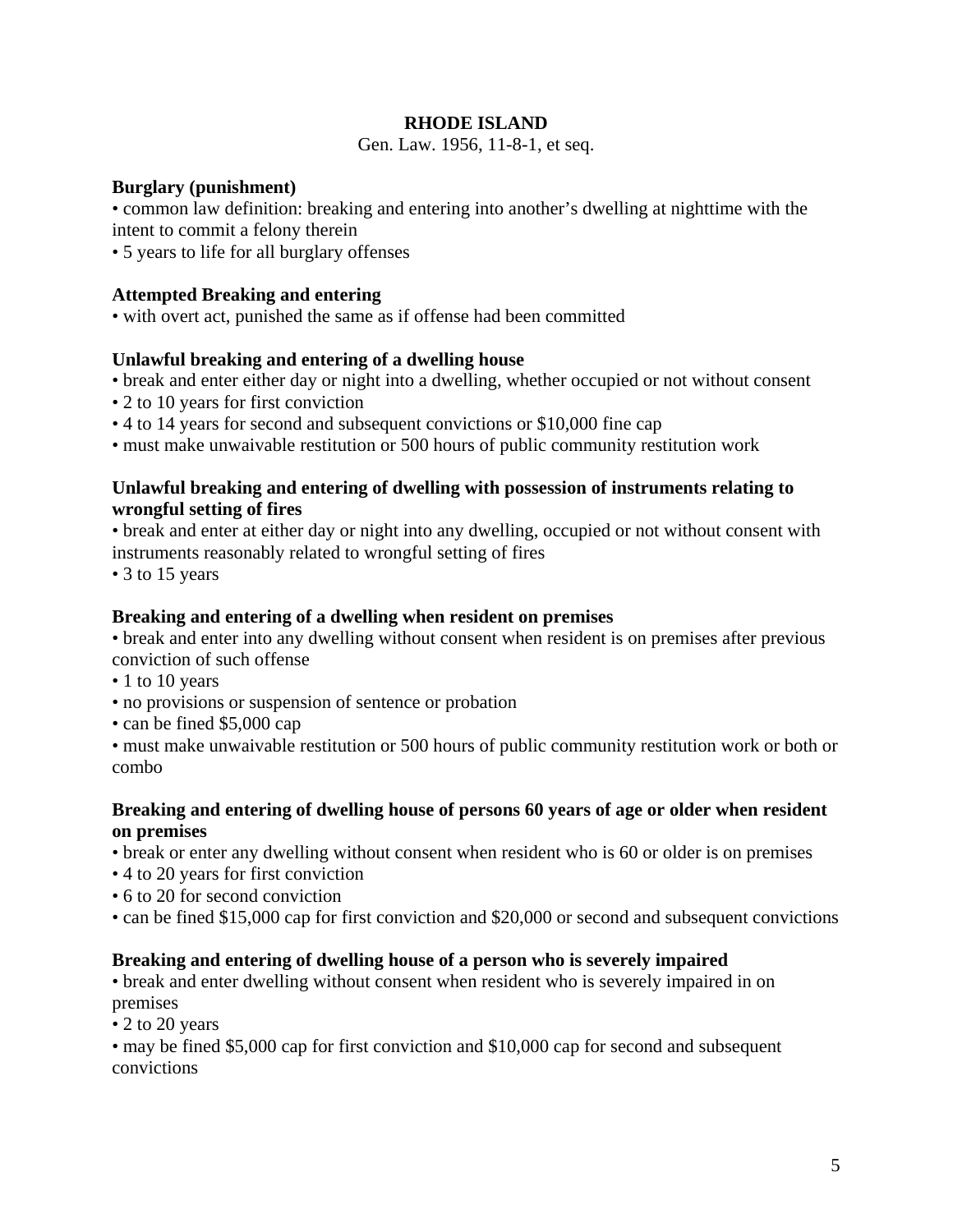• must make unwaivable restitution or 500 hours of public community restitution work or both or combo

# **Entering of building or ship with felonious intent**

• with intent to commit murder, sexual assault, robbery, arson or larceny, enters a dwelling at either day or night or with such intent enter a building, etc. during the day

• 10 year max; or \$500 fine cap or both.

## **Breaking and entering business place, public building or ship with felonious intent**

• break and enter one of the above, etc. not adjoined to or occupied by a dwelling with the intent to commit murder, sexual assault, robbery or larceny

• 10 years max

# **Breaking and entering other buildings with criminal intent (railroad cars/tractor trailors)**

• break and enter or enter at night with intent to commit larceny or any felony or misdemeanor in above, etc., (catch-all); or break and enter into railroad cars/trailors with intent to commit larceny or other crime

• 10 year max

# **Unlawful breaking and entering of business place, public building or ship during the daytime**

• break and enter at above not adjoining to or occupied as a dwelling during the daytime

• 3 year max or \$300 fine max or both

# **Making, repairing, or possessing burglar tools**

• 10 year max

# **Aiding and abetting a minor**

- anyone 18 or older who gets a person under 18 to commit acts in this chapter
- 4 to 20 years and/or \$2,500 to \$25,000 fine or both for each such offense
- must make unwaivable restitution or 100 hours of public community restitution work or both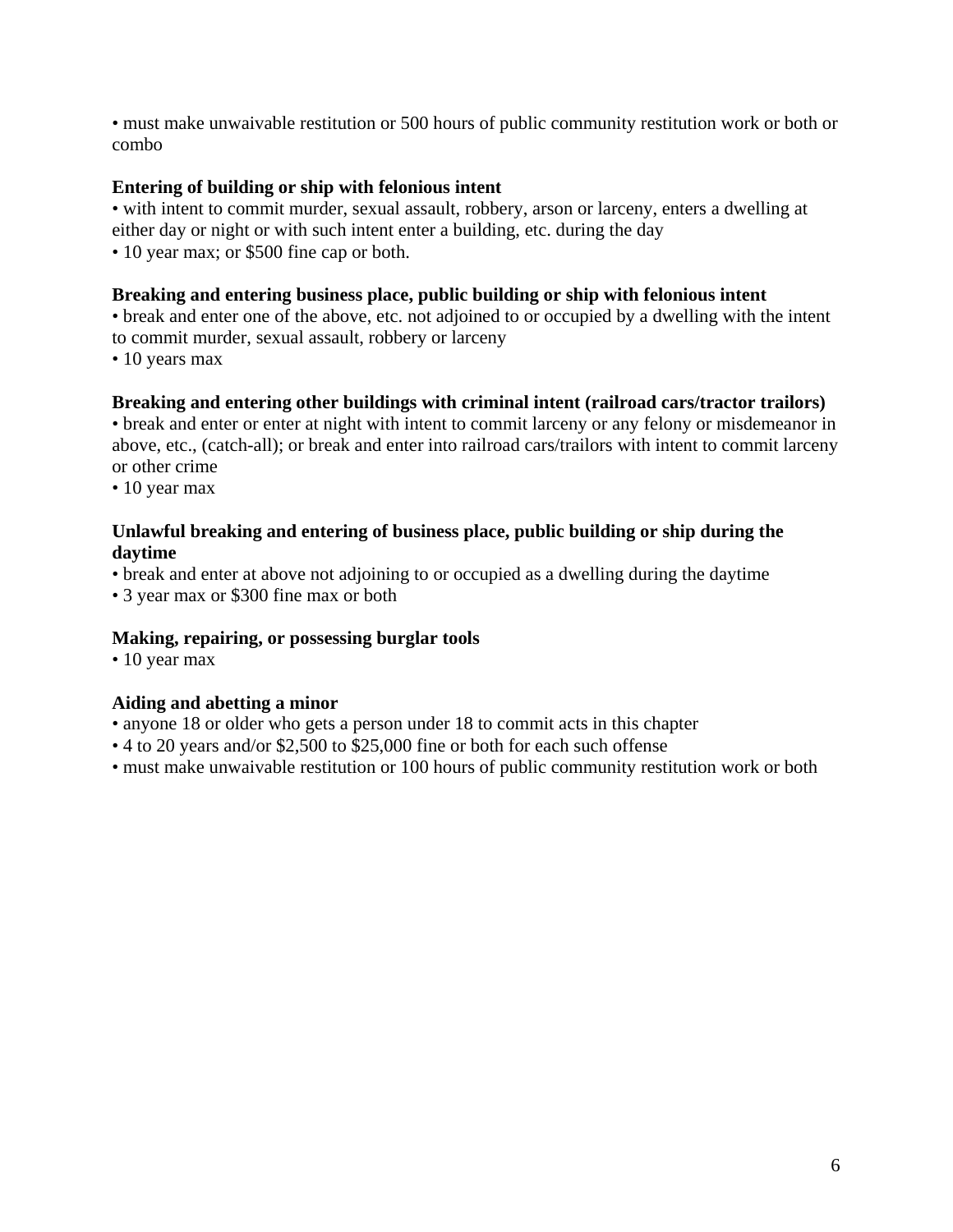# **NEW HAMPSHIRE**

N.H. Rev. Stat. 635.1

### **Unauthorized Entries Burglary**

• enters a building or occupied structure to commit a crime therein (unless open to the public or licensed/privileged to enter); affirmative defense if building was abandoned

• Class B felony

• Class A felony if perpetrated in the dwelling of another at night or actor is armed with deadly weapon or actor inflicts bodily injury

- Sentenced according to RSA 651:2, IIg if armed with firearm
- Misdemeanor if in possession/making burglar's tools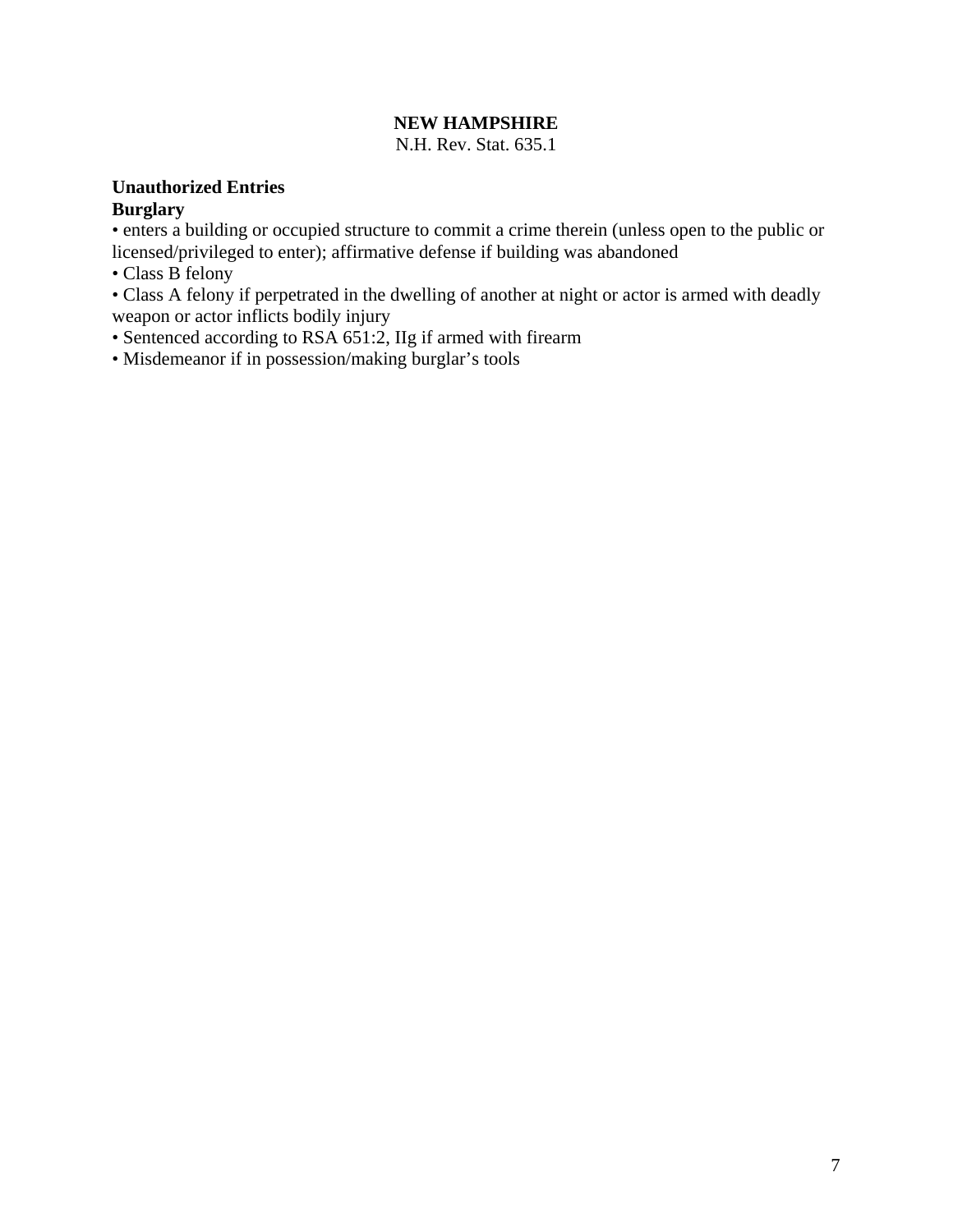### **MAINE**

#### 17 A.M.R.S.A. sec. 401, et seq.

#### **Burglary**

• enters or surreptitiously remains in a structure knowingly without license or privilege to do so with intent to commit a crime therein

- Class C crime
- Class A crime if above and person is armed with firearm or knows accomplice is armed
- Class B crime if inflicts or attempts to inflict bodily injury
- Class B crime if armed with a dangerous weapon or knows that an accomplice is so armed
- Class B crime if structure is a dwelling place

• Class B crime if at time of burglary, the person has 3 or more prior Class A, B or C convictions for any combo of theft or violation/attempts to violate of this section

### **Aggravated criminal trespass**

• knowingly not licensed or privileged, enters a dwelling place and while there violates any provision of chapter 9 or 11 or at the time of offense, has 2 prior convictions for burglary in a dwelling place or criminal trespass in a dwelling place.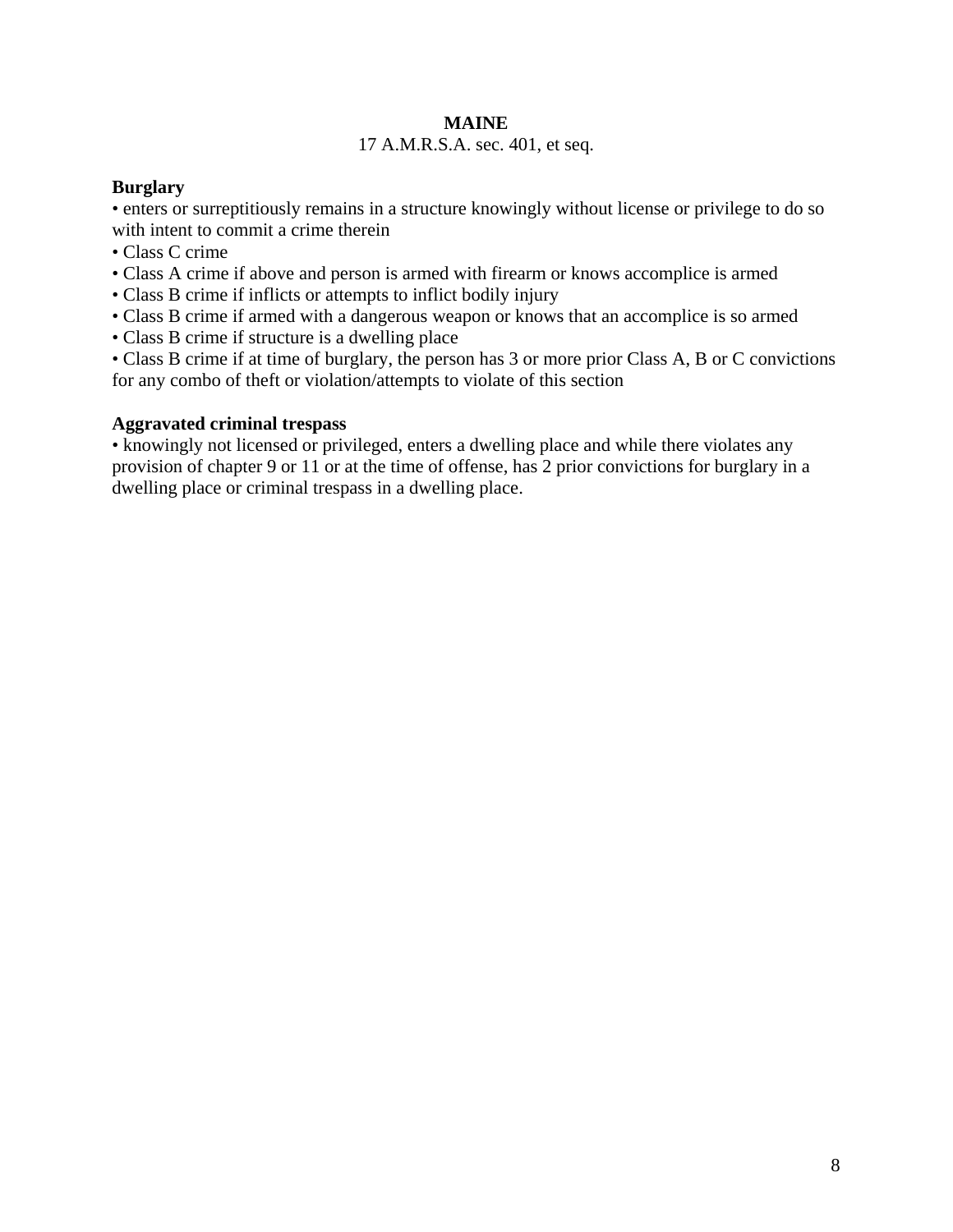# **NEW YORK**

#### N.Y. Penal Law sec. 140

# **Burglary in the first degree**

• knowingly enters or remains unlawfully in a dwelling with intent to commit a crime therein and some participant:

• is armed; causes physical injury to a non-participant; uses or threatens to use a dangerous instrument; or displays what appears to be in category of firearms (bur affirmative defense if not loaded)

• Class B felony

# **Burglary in the second degree**

• knowingly enters or remains unlawfully in building with intent to commit a crime therein and either:

• participant is armed with explosives/deadly weapon; causes physical injury to a nonparticipant; uses or threatens to use a dangerous instrument; displays what appears to be in category of firearms or

- the building is a dwelling
- Class C felony

# **Burglary in the third degree**

• knowingly enters or remains unlawfully in a building with intent to commit a crime therein

• Class D felony

# **Posession of burglar's tools**

• Class A misdemeanor

# **Criminal trespass in the second degree**

- knowingly enters or remains unlawfully in a dwelling
- Class A misdemeanor

# **Criminal trespass in the first degree**

- knowingly enters or remains unlawfully in a building and in the course of committing:
- possesses or knows a participant possesses a dangerous weapon or explosives
- possesses or knows a participant possesses a firearm
- Class D felony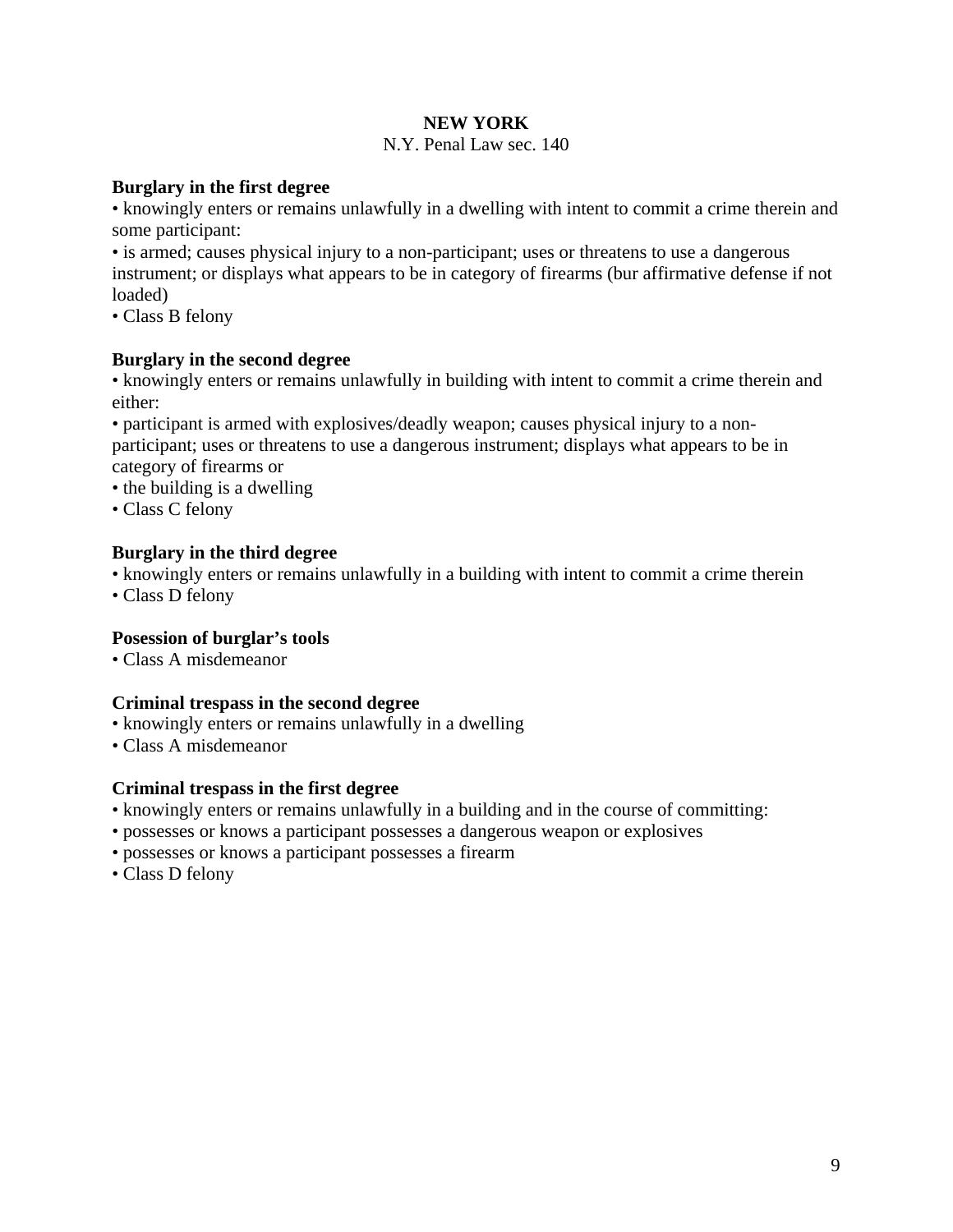### **PENNSYLVANIA**  Section 3501

# **Burglary**

- enters a building or occupied structure with intent to commit a crime therein
- affirmative defense if the building or structure is abandoned
- First degree felony generally

• Second degree felony if structure is not adapted for overnight accommodation and no one is present at the time of entry

• no multiple convictions for the burglary and the crime committed therein unless that crime is a first or second degree felony

# **Criminal trespass**

• knowingly not licensed or privileged and enters/gains entry by subterfuge or surreptitiously remaining in any building or occupied structure is a third degree felony

• knowingly not licensed or privileged and breaks into any building or occupied structure is a second degree felony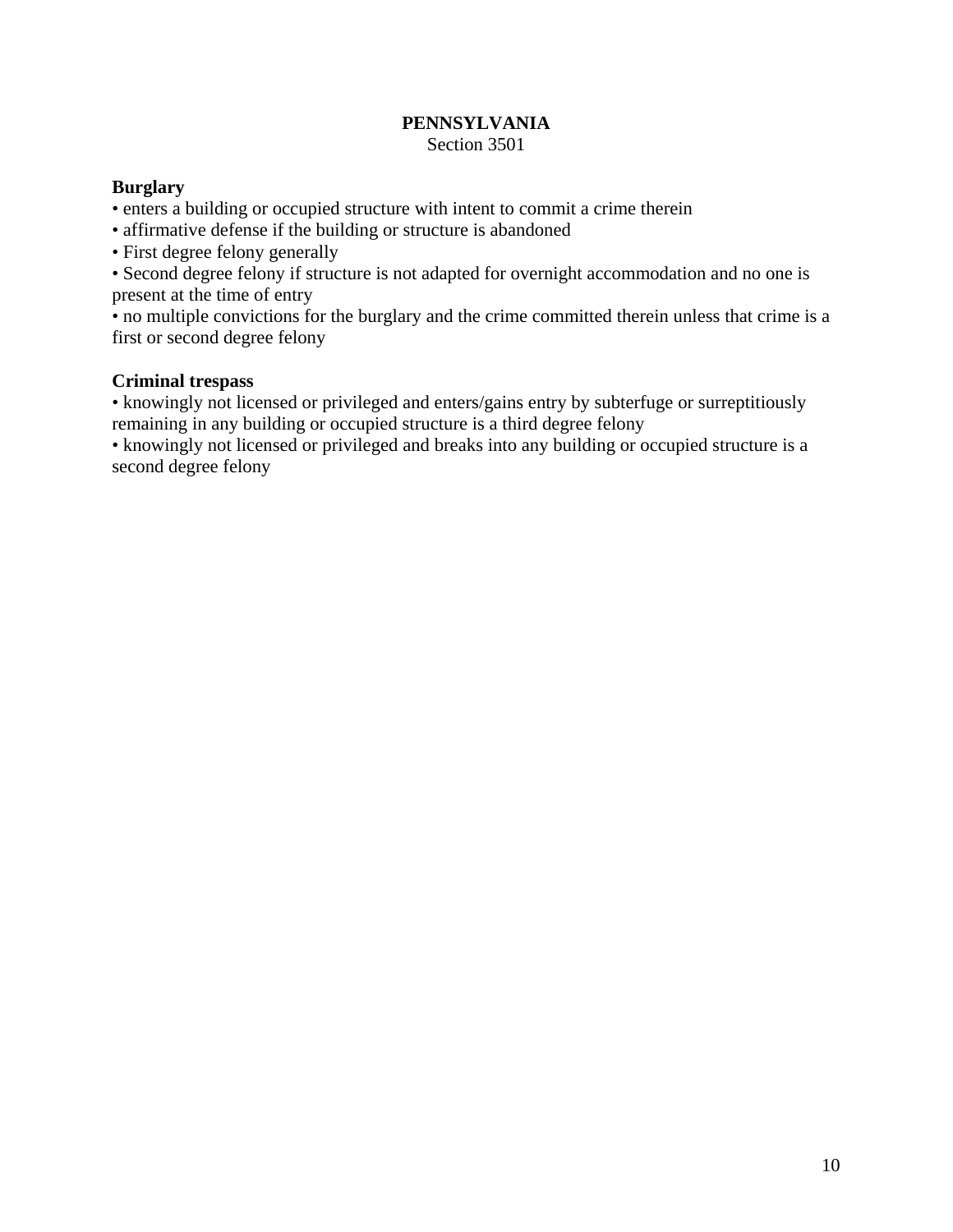# **GEORGIA**

### **Burglary**

• enters or remains within dwelling house or building used as a dwelling or other building without authority and with intent to commit a felony or theft therein

- 1 to 20 years for first offense
- 2 to 20 years for second offense
- 5 to 20 years for third offense
- no suspended, probated, deferred or withheld sentences

## **Possession of tools for the commission of crime**

• 1 to 5 years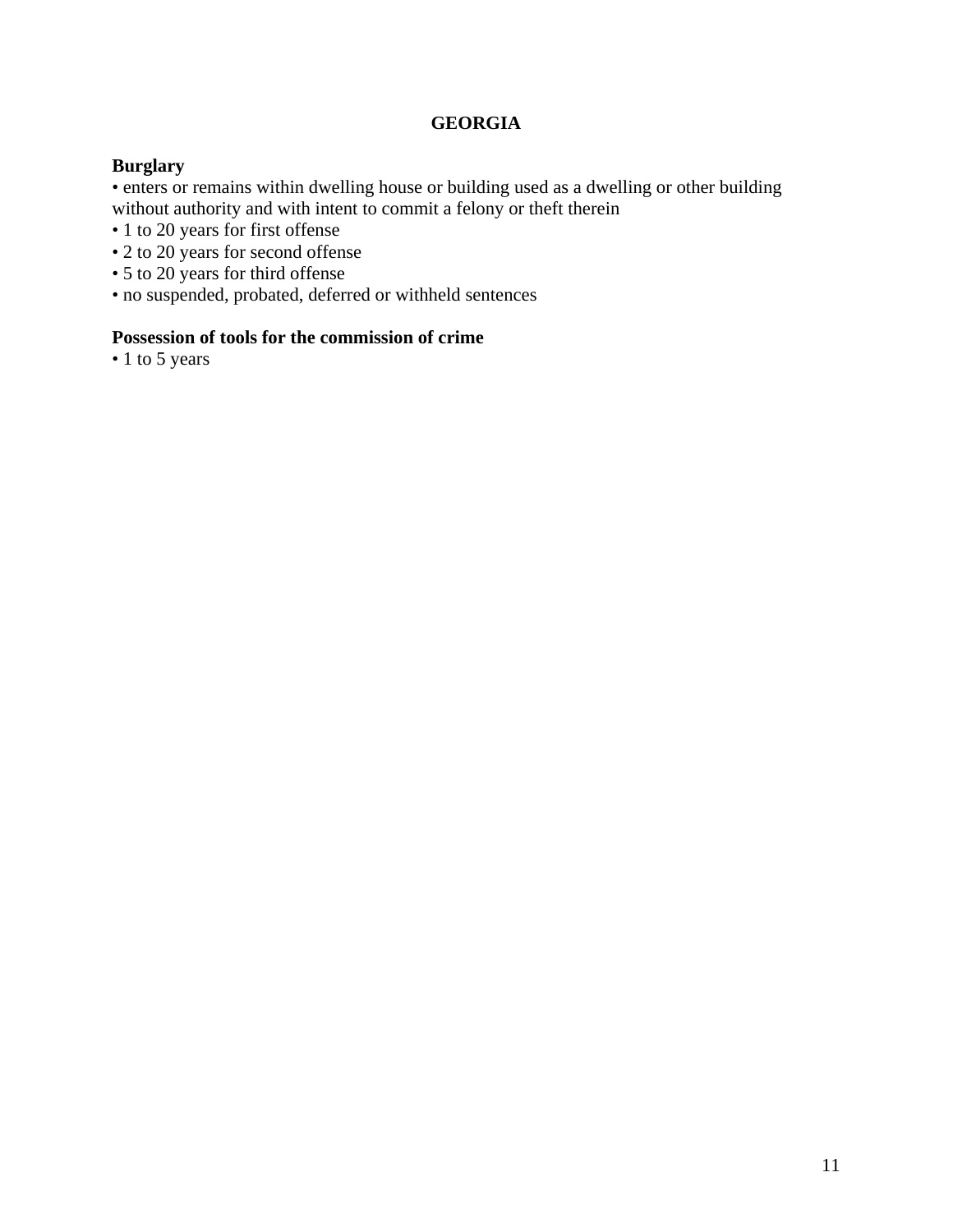# **FLORIDA**

#### F.S.A. sec. 810, et seq.

#### **Home invasion robbery** (**Theft, Robbery and Related Crimes)**

• robbery that occurs when the offender enters a dwelling with the intent to commit a robbery and commits a robbery of the occupants therein

• carrying firearm or other deadly weapon makes it a felony in the first degree with life max

• carrying a weapon makes it a first degree felony punishable according to 775.082, 775.083 or 775.084

• not carrying a firearm or weapon makes it a first degree felony punishable according to 775.082, 775.083 or 75.084

### **Burglary (before July 1, 2001)**

• Entering or remaining in a dwelling, structure or conveyance with intent to commit an offense therein unless open to the public or defendant is licensed or invited

### **Burglary (after July 1, 2001)**

• Entering a dwelling, structure or a conveyance with intent to commit an offense therein unless open to the public or defendant is licensed or invited or

• Notwithstanding a license or invitation, surreptitiously remaining to commit an offense or doing so after license/invitation is withdrawn or to commit a forcible felony

### **First degree burglary**

• punishable by life max or as provided in 775.082, 775.083 or 775.084 if the offender makes an assault or battery upon any person or

• is/becomes armed within the dwelling, structure or conveyance with explosives or weapons or

• enters an occupied or unoccupied dwelling or structure and uses a motor vehicle as instrumentality to assist and damages the dwelling or damages the dwelling in excess of \$1,000.

#### **Second degree burglary**

• punishable by above-listed statutes if no assault or battery and isn't armed and:

- the offender enters/remains in a dwelling while another person is present
- the offender enters/remains in a dwelling and there isn't another person present
- the offender enters/remains in a structure and there is another person present
- the offender enters/remains a conveyance and there is another person present or
- the offender enters/remains in a authorized emergency vehicle
- unless committed during/as a result of state of emergency then first degree burglary

#### **Third degree burglary**

• punishable by above-stated statutes if offender doesn't make an assault or battery and isn't armed with a weapon and:

- the offender enters/remains in a structure and there isn't another person present
- the offender enters/remains in a conveyance and there isn't another person present
- unless committed during/as a result of a state of emergency then second degree burglary

#### **Possession of burglary tools**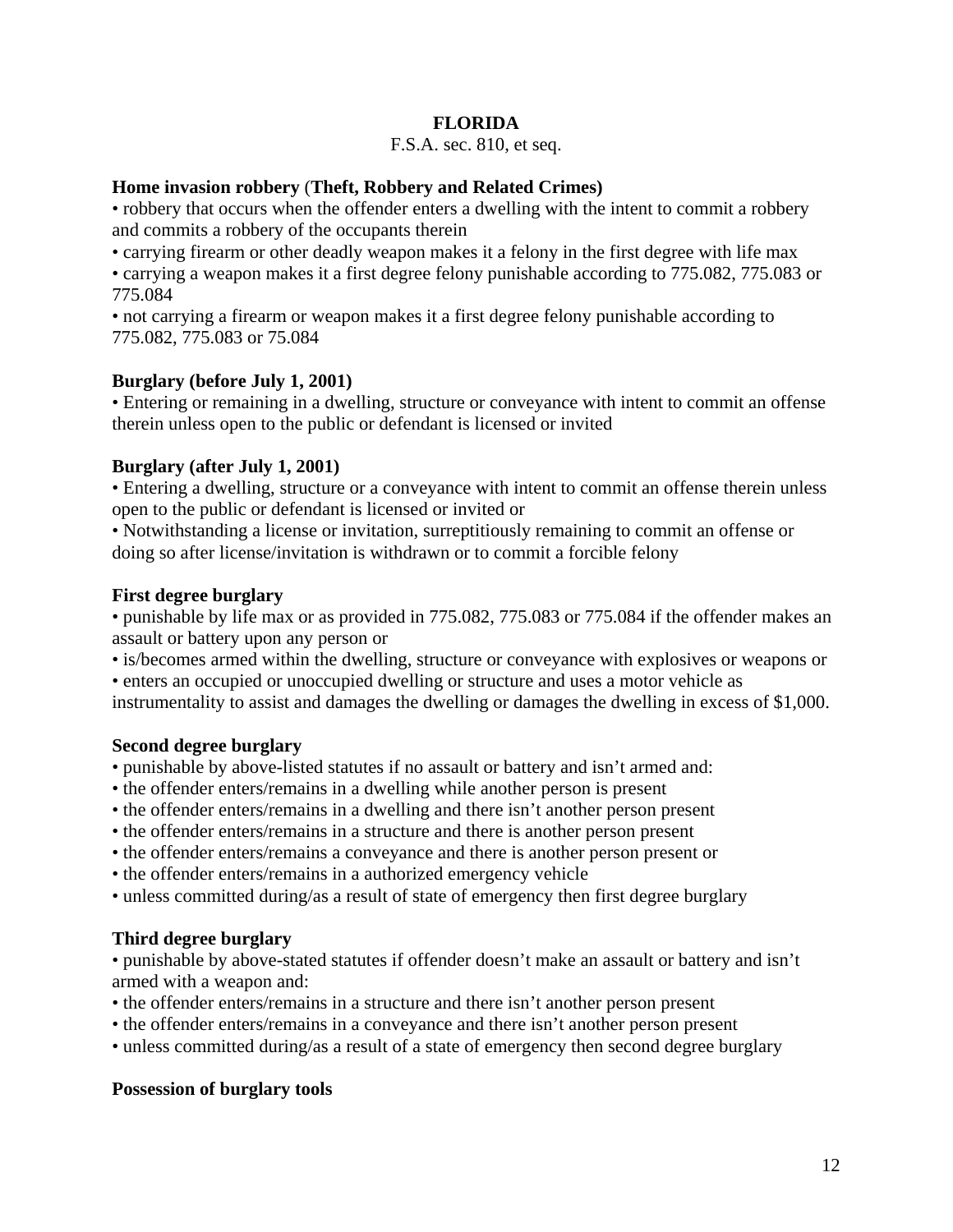• third degree felony and punishable by the above-listed statutes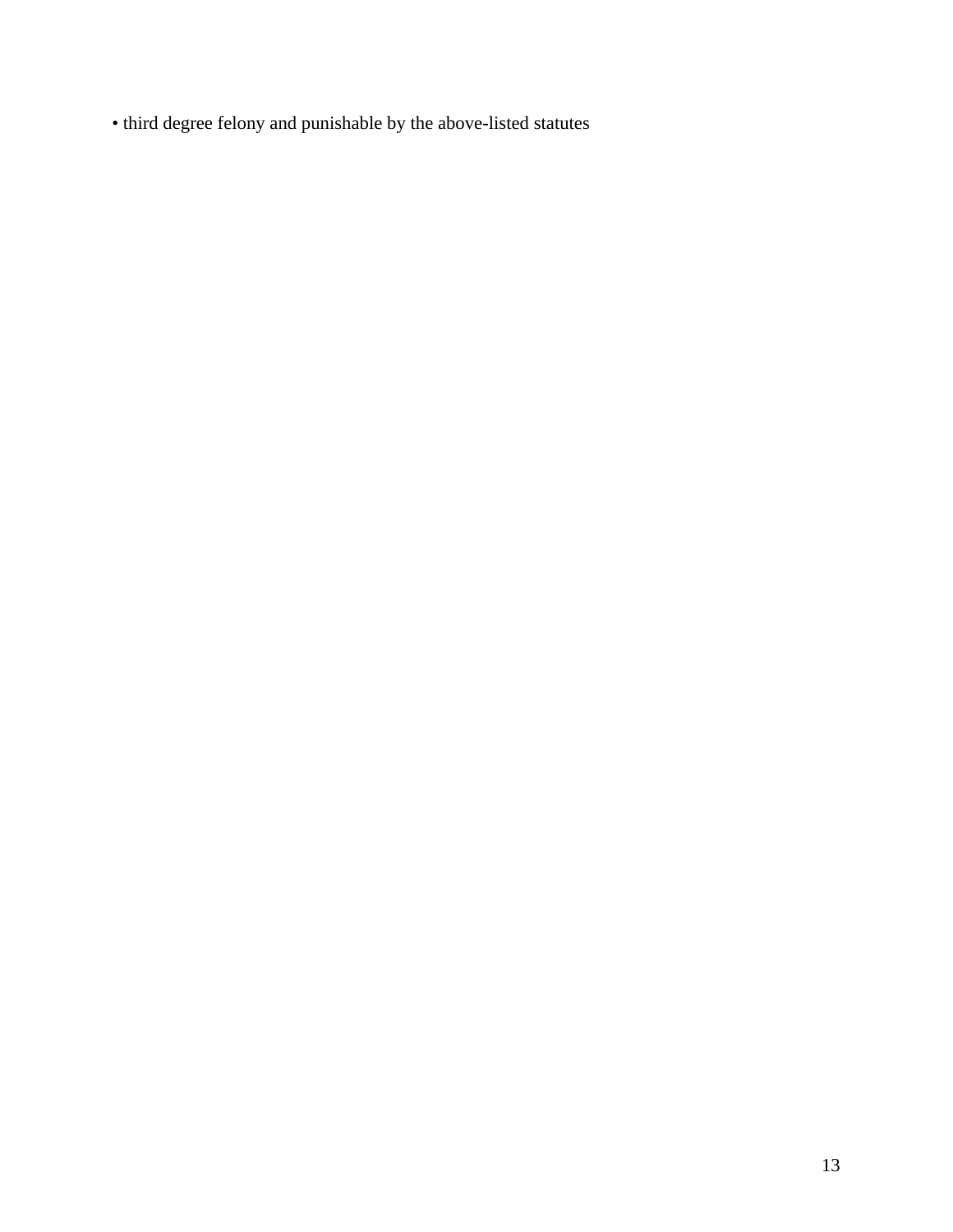# **MICHIGAN**

### M.C.L.A. 750.110, et seq.

## **Breaking and entering**

• breaking/entering building, structure, etc., with the intent to commit a felony or a larceny therein

- felony
- 10 years max

# **Home invasion in the first degree**

• breaks/enters or enters without permission a dwelling with intent to commit a felony, larceny or assault therein or breaks/enters or enters without permission a dwelling and while present commits a felony, larceny or assault and is:

- armed with a dangerous weapon
- another person is lawfully present in the dwelling
- 20 year max; \$5,000 fine cap or both
- can be sentenced consecutively to other offenses in transactions

### **Home invasion in the second degree**

• breaks/enters or enters without permission a dwelling with intent to commit a felony, larceny or assault therein or breaks/enters or enters without permission a dwelling and while present commits a felony, larceny or assault.

• 15 year max; \$3,000 fine cap or both

# **Home invasion in the third degree**

• breaks/enters or enters without permission a dwelling and while present violates any of the following:

- a probation term or condition
- a parole term or condition
- a personal protection order term or condition
- a bond or bail condition or any condition of pretrial release
- 5 years max; \$2,000 fine cap or both

# **Entering without breaking**

• without breaking, enters a dwelling, house, structure, etc., with intent to commit a felony or any larceny therein

- felony
- 5 years max or \$2,500 cap

# **Burglary with explosives**

• enters any building for the purpose of committing crime therein and attempts to used explosive devices/bases

- felony
- 15 to 30 years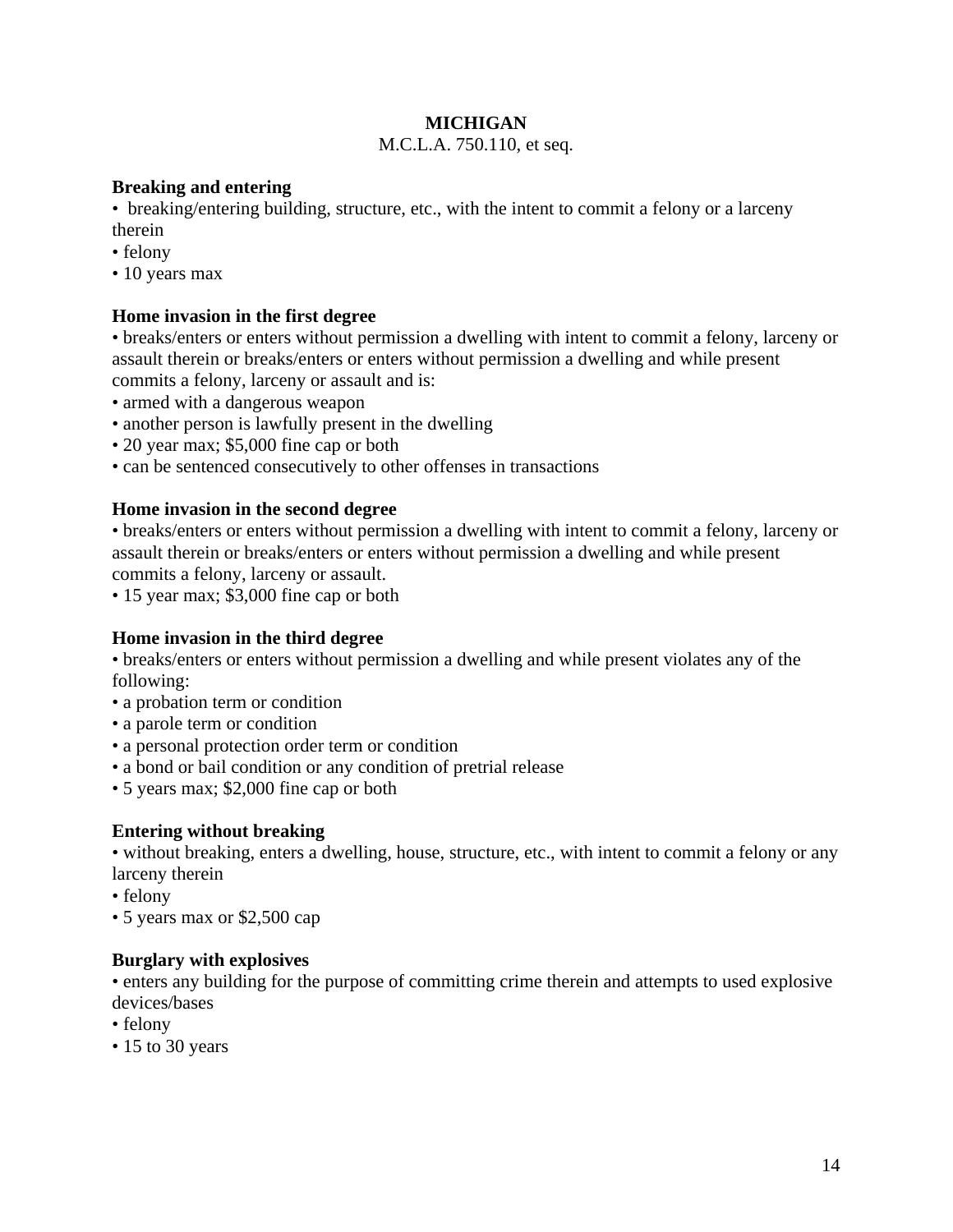# **Breaking and entering or entering without breaking; buildings, tents, etc.**

• breaks and enters or enters without breaking any dwelling, house, etc., whether occupied or not, without obtaining permission

• misdemeanor

• doesn't apply to entering without breaking for public places unless entry was expressly denied or peace officer performing duties

# **Burglar's tools**

- felony
- 10 years max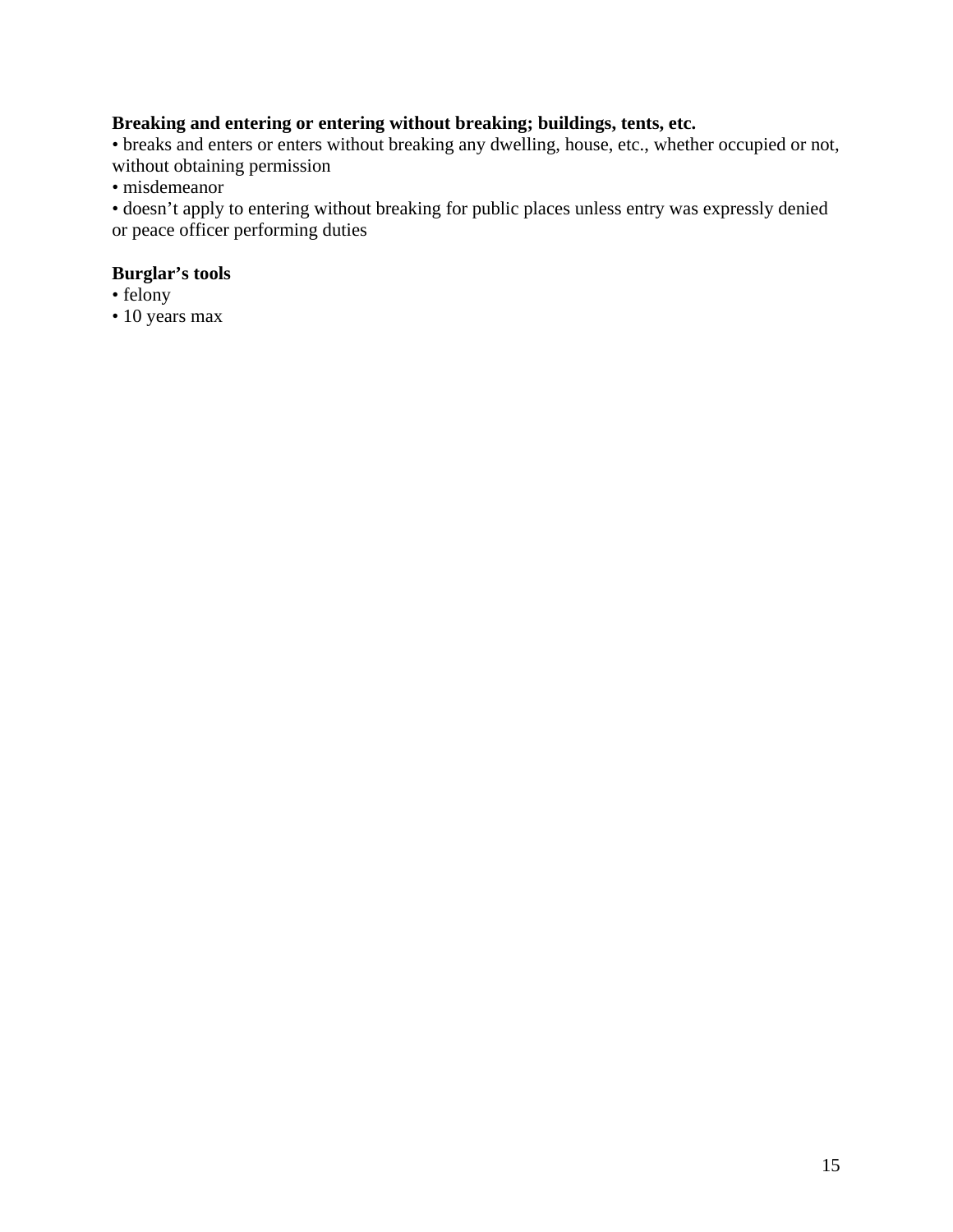# **ILLINOIS**

### 720 ILCS 5/19-1

# **Burglary**

• without authority knowingly enters/remains within a building, etc. with intent to commit therein a felony or theft

- Class 2 felony
- Class 1 if committed in a place of worship or school

# **Possession of burglary tools**

• Class 4 felony

# **Residential burglary**

• knowingly and without authority enters/remains within the dwelling place of another with intent to commit therein a felony or theft

- includes above definition of burglary
- Class 1 felony

# **Criminal trespass to a residence**

• without authority knowingly enters or remains within a residence is a Class A misdemeanor • without authority knowingly enters or remains in residence of another after s/he knows/has reason to know one or more persons is present is a Class 4 felony

• excludes common areas of multi-unit buildings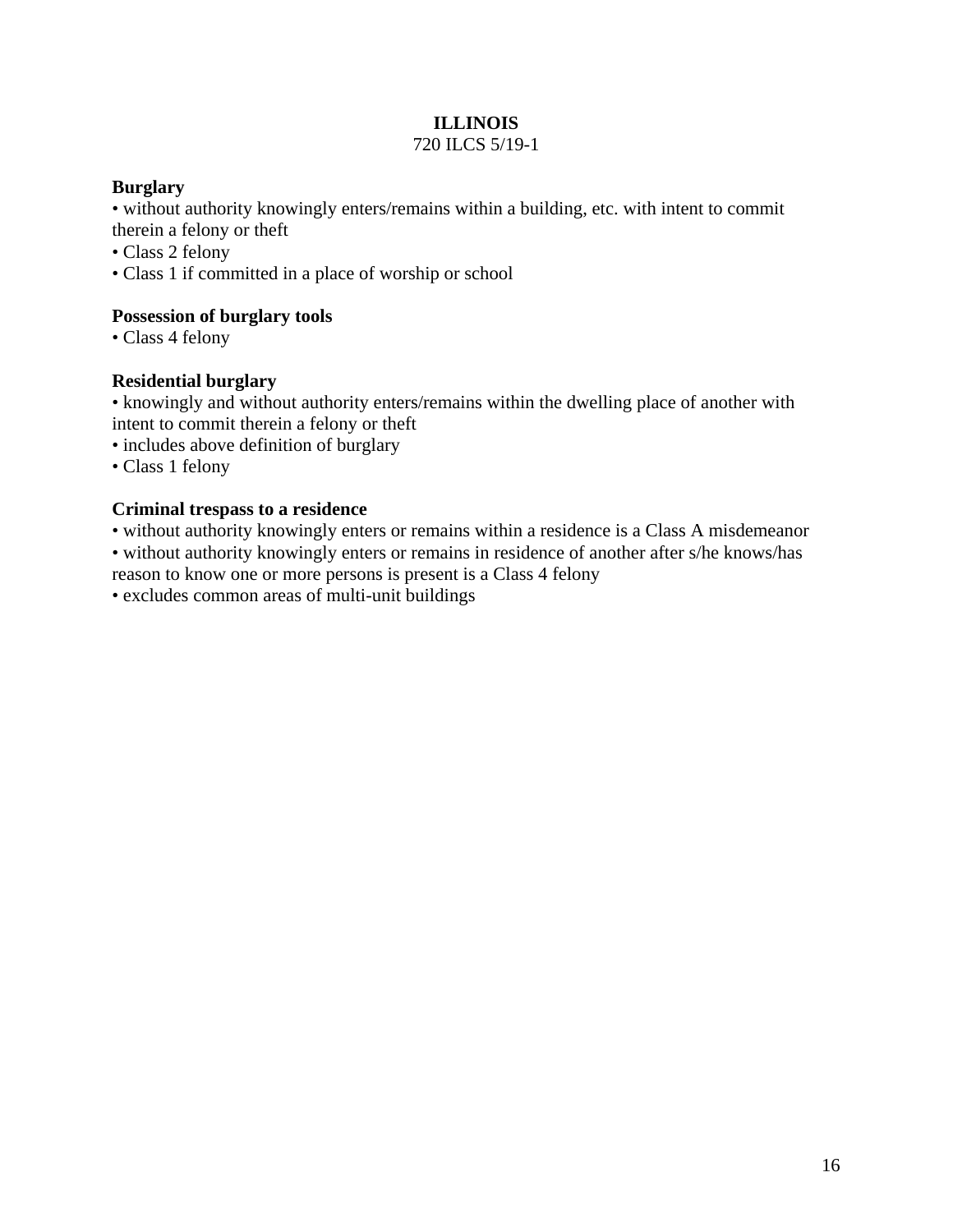# **MINNESOTA**

#### M.S.A. sec. 609.582

## **Burglary in the first degree**

• enters a building without consent and commits a crime while in the building either directly or as an accomplice and

• building is a dwelling and another person is present in it during the offense or

• possesses a dangerous weapon, article made to resemble a dangerous weapon to victim, explosives or

- assault a person in building or on property
- 20 years max or \$35,000 or both
- 6 month mandatory minimum sentence in corrections work house when occupied dwelling

### **Burglary in the second degree**

• enters building without consent and commits a crime while in the building either directly or as an accomplice and

• building is a dwelling

• portion of building is for banking or securing/holding valuables and entry is with force/threat of force

• portion of building contains a pharmacy or place where controlled substances are held and entry is by force

• when entering or in the building, possesses tool to access money or property

• 10 years max or \$20,000 fine cap or both

# **Burglary in the third degree**

• enters building without consent and with intent to steal or commit any felony or gross misdemeanor while in the building or commits such an offense directly or as an accomplice • 5 years max and \$10,000 fine or both

# **Burglary in the fourth degree**

• enters building without consent and with intent to commit a misdemeanor other than to steal or commits such an offense either directly or as an accomplice

• 1 year max or \$3,000 fine cap or both

# **First burglary of a dwelling conviction**

• Except as provided in the section, in determining an appropriate disposition for a first offense of burglary of a dwelling, the court shall presume that a stay of execution with at least a 90 day period of incarceration as a condition of probation shall be imposed unless the defendant's criminal history score determined according to the Sentencing Guidelines indicates a presumptive executed sentence, in which case the presumptive executed sentence shall be imposed unless the court departs from the Sentencing Guidelines. A stay of imposition of sentence may be granted only if accompanied by a statement on the record of the reasons for it. The presumptive period of incarceration may be waived in whole or in part by the court if the defendant provides restitution or performs community work service.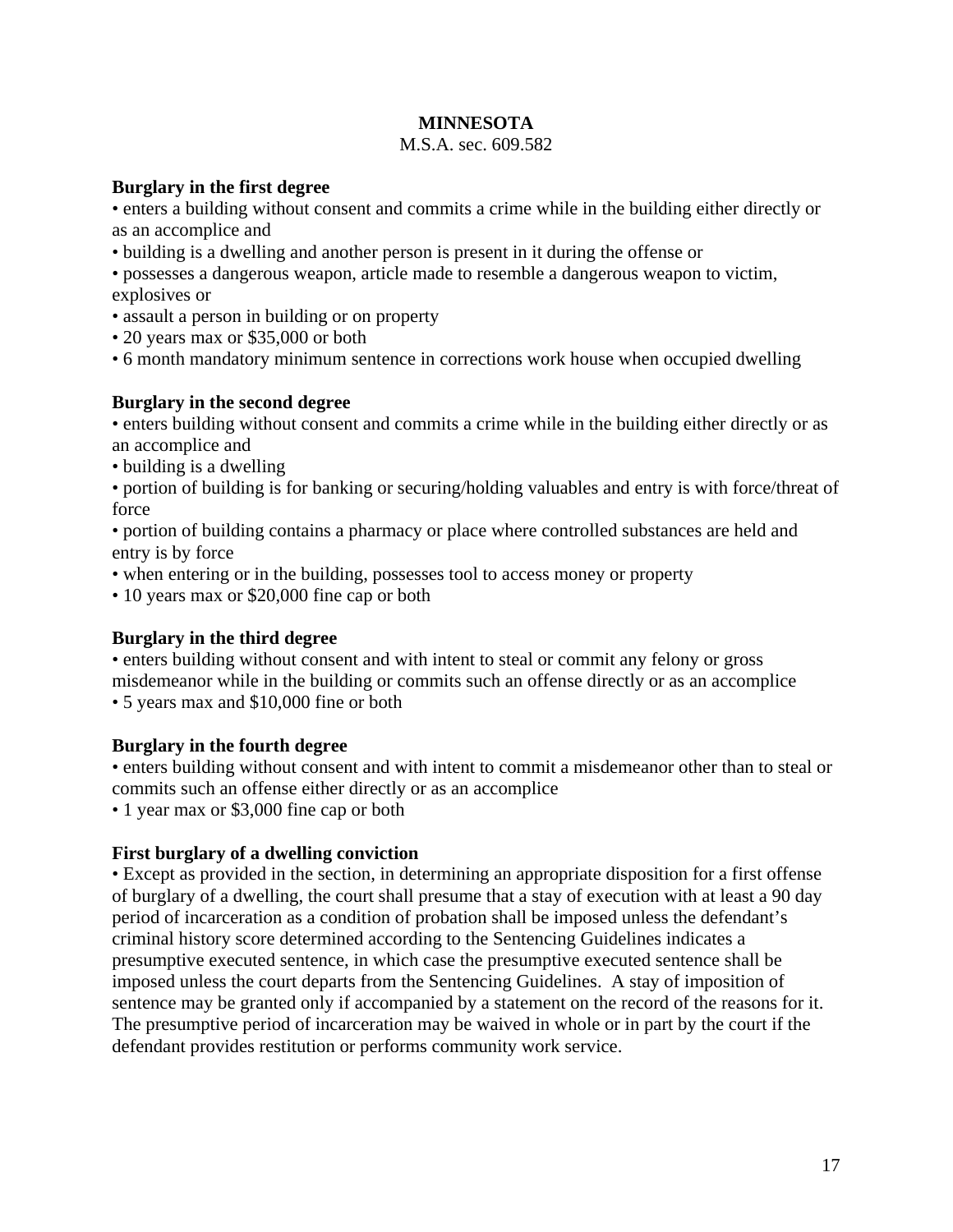#### **Possession of burglary or theft tools**

• 3 years max or payment or \$5,000 fine cap or both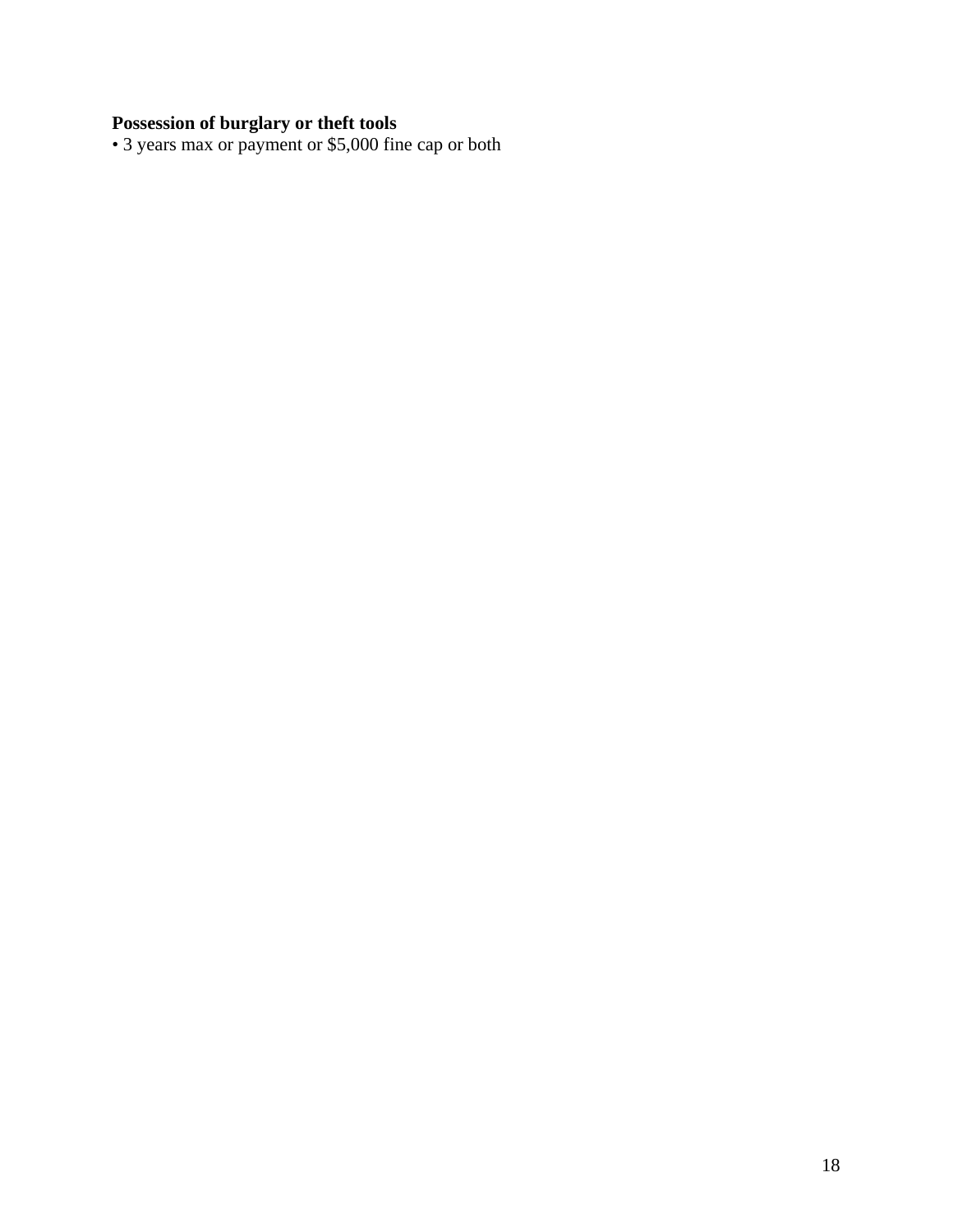# **CALIFORNIA**

### Cal.PenalCode sec. 459 et seq.

#### **Burglary**

• enters house, room, apartment, etc., with intent to commit a grant or petit larceny or any felony

• burglary of an inhabited dwelling house, etc., is first degree and punishable by 2, 4 or 6 years

• all other burglaries are second degree and punishable for not more than 1 year in county jail or in state prison

• no probation except in unusual cases in the interest of justice for conviction of burglary of an inhabited dwelling and reasons must be in court record

• no probation except in unusual cases in the interest of justice for conviction of felony custodial institution of burglary; misdemeanor custodial institution of burglary is punishable by 90 days to a year in county jail; reasons for probation departure must be put on the record

• burglary committed during state of emergency can be convicted as looting as well

# **(Burglary with explosives)**

• with intent to commit crime, enters either by day or night any building whether inhabited or not and opens/attempts to open vault safe or other secure place using category of explosives is guilty of a felony and punishable by 3, 5 or 7 years

\* Note various burglary tools statues regarding master vehicle keys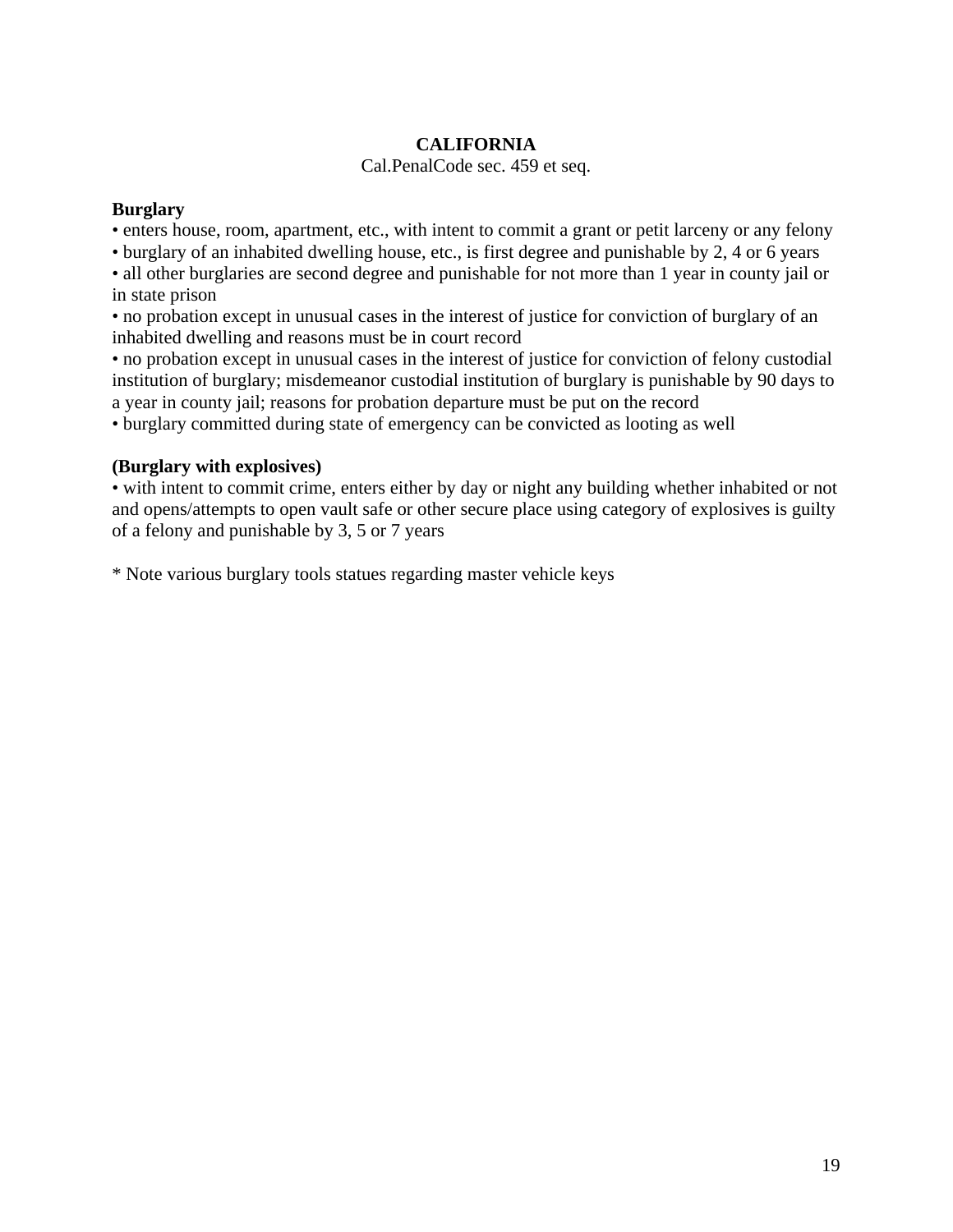# **COLORADO**

#### C.R.S.A. sec. 18-4-202, et seq.

### **First degree burglary**

• knowingly enters/remains unlawfully in a building or occupied structure with intent to commit therein a crime other than trespass against another person or property and the person or participant assaults or menaces any person or is armed with explosives or a deadly weapon

• Class 3 felony

• if property involved is a controlled substance from a pharmacy then first degree burglary of a controlled substance and a Class 2 felony

#### **Second degree burglary**

• knowingly breaks an entrance/enters/remains unlawfully in a building or occupied structure with intent to commit therein a crime against another person or property

• Class 4 felony

• Class 3 felony if burglary of a dwelling or objective is theft of a controlled substance lawfully kept within building or occupied structure

# **Third degree burglary**

• with intent to commit a crime enters/breaks into vault, safe, etc.

• Class 5 felony

• Class 4 felony if objective is theft of a controlled substance lawfully kept upon property

#### **Possession of burglary tools**

• Class 5 felony

#### **First degree criminal trespass**

• knowingly and unlawfully enters /remains in a dwelling of another or enters any motor vehicle with intent to commit a crime therein

• Class 5 felony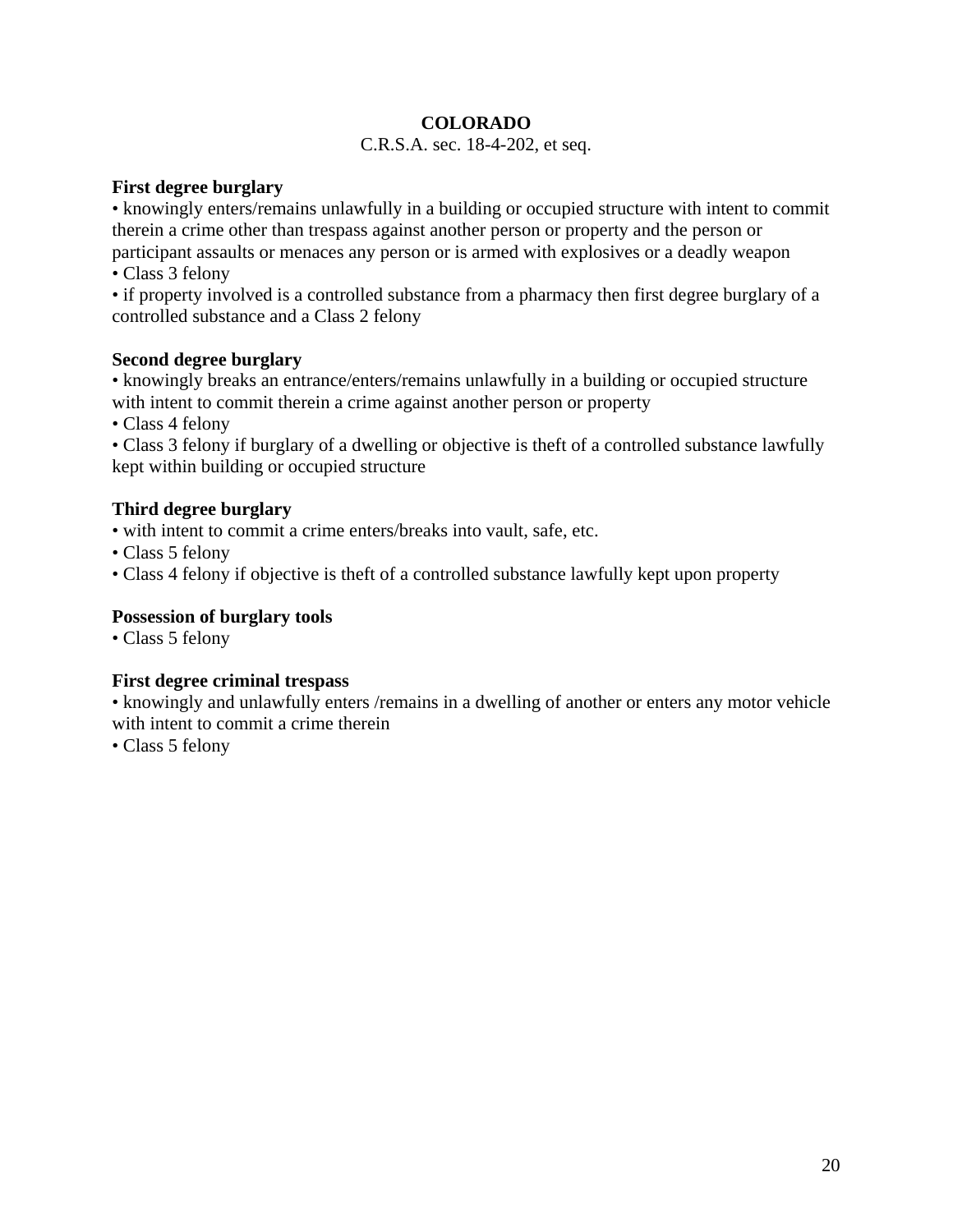# **ARIZONA**

#### A.R.S. sec. 13-1507

### **Burglary in the first degree**

• person or accomplice commits burglary in the second or third degree and knowingly possess explosives, a deadly weapon or a dangerous instrument during the course of the theft or felony

- Class 3 felony for a nonresidential structure, fenced commercial or residential yard
- Class 2 felony if committed in a residential structure

### **Burglary in the second degree**

• entering or remaining unlawfully in or on a residential structure with intnent to comit any theft or any felony therein

• Class 3 felony

# **Burglary in the third degree**

• entering or remaining unlawfully in a residential structure or in a fenced in commercial or residential yard with the intent to commit any theft or felony therein or

• making entry into any part of a motor vehicle by means of a manipulation key or master key with the intent to commit theft or felony in the motor vehicle

• Class 4 felony

### **Possession of burglary tools; master key; manipulation key**

• Class 6 felony